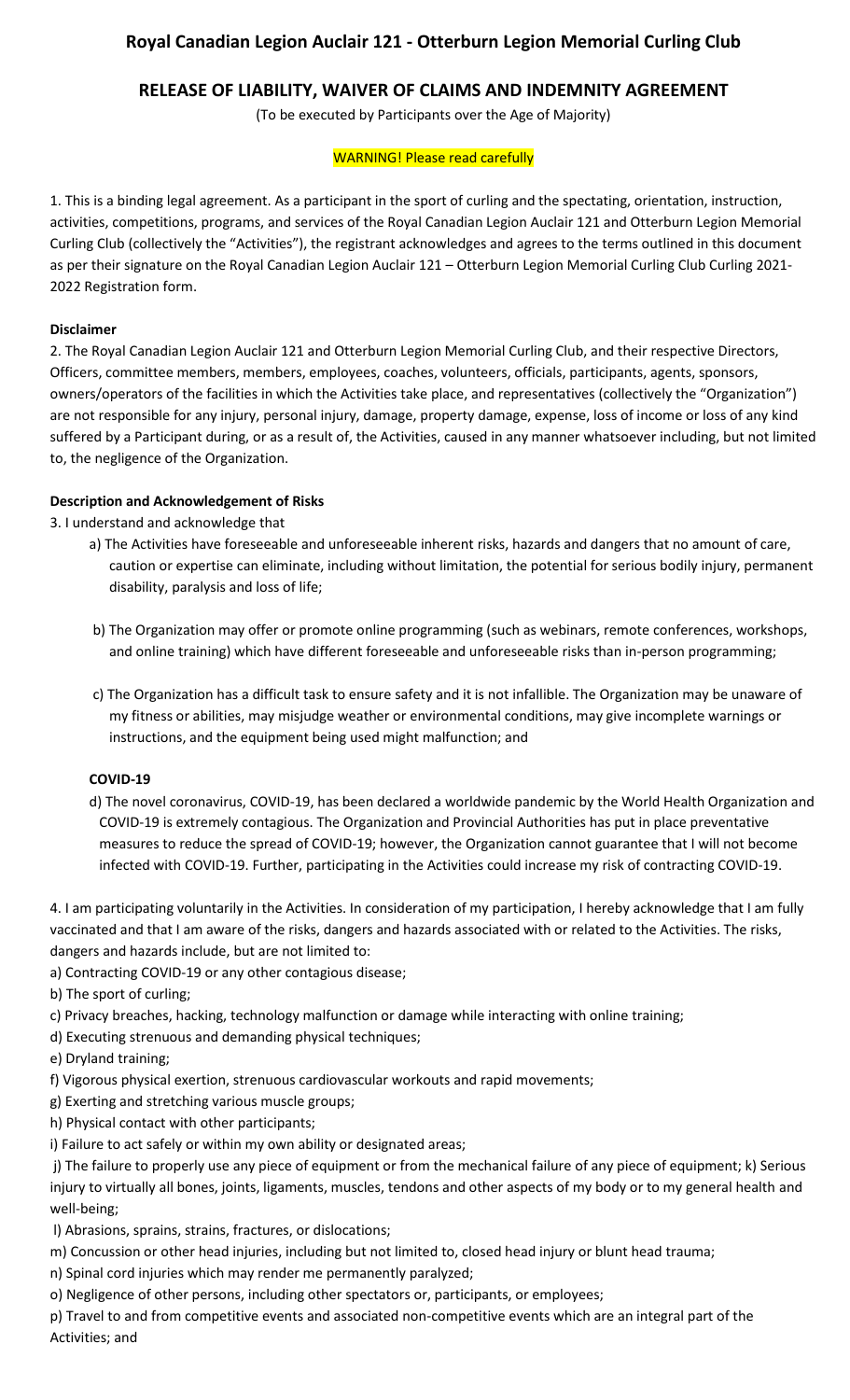q) Negligence on the part of the Organization, including failure by the Organization to take reasonable steps to safeguard or protect me from the risks, dangers and hazards associated with my participation in the Activities.

## **Terms**

5. In consideration of the Organization allowing me to participate in the Activities, I agree:

a) That when I practice or train in my own space, I am responsible for my surroundings and the location and equipment that I select;

b) That my mental and physical condition is appropriate to participate in the Activities and I assume all risks related to my mental and physical condition;

c) To comply with the rules and regulations for participation in the Activities;

d) To comply with the rules of the facility or equipment;

e) That if I observe an unusual significant hazard or risk, I will remove myself from participation and bring my observations to a representative of the Organization immediately;

f) The risks associated with the Activities are increased when I am impaired and I will not to participate if impaired in any way;

g) That it is my sole responsibility to assess whether any Activities are too difficult for me. By commencing an Activity, I acknowledge and accept the suitability and conditions of the Activity;

h) That COVID-19 is contagious in nature and I may be exposed to, or infected by, COVID-19 and such exposure may result in personal injury, illness, permanent disability, or death; and

i) That I am responsible for my choice of safety or protective equipment and the secure fitting of that equipment.

## **Release of Liability and Disclaimer**

6. In consideration of the Organization allowing me to participate, I agree:

a) That the sole responsibility for my safety remains with me;

b) To ASSUME all risks arising out of, associated with or related to my participation;

c) That I am not relying on any oral or written statements made by the Organization or its agents, whether in a brochure or advertisement or in individual conversations, to agree to participate in the Activities;

d) To WAIVE any and all claims that I may have now or in the future against the Organization;

e) To freely ACCEPT AND FULLY ASSUME all such risks and possibility of personal injury, death, property damage, expense and related loss, including loss of income, resulting from my participation in the Activities;

f) To FOREVER RELEASE AND INDEMNIFY the Organization from any and all liability for any and all claims, demands, actions, damages (including direct, indirect, special and/or consequential), losses, actions, judgments, and costs (including legal fees) (collectively, the "Claims") which I have or may have in the future, that might arise out of, result from, or relate to my participation in the Activities, even though such Claims may have been caused by any manner whatsoever, including but not limited to, the negligence, gross negligence, negligent rescue, omissions, carelessness, breach of contract and/or breach of any statutory duty of care of the Organization;

g) To FOREVER RELEASE AND INDEMNIFY the Organization from any action related to my becoming exposed to or infected by COVID-19 as a result of, or from, any action, omission or negligence of myself or others, including but not limited to the Organization;

h) That the Organization is not responsible or liable for any damage to my vehicle, property, or equipment that may occur as a result of the Activities;

i) That negligence includes failure on the part of the Organization to take reasonable steps to safeguard or protect me from the risks, dangers and hazards associated with the Activities; and

j) This release, waiver and indemnity is intended to be as broad and inclusive as is permitted by law of the Province of Quebec and if any portion thereof is held invalid, the balance shall, notwithstanding, continue in full legal force and effect.

## **Jurisdiction**

7. I agree that in the event that I file a lawsuit against the Organization, I will do so solely in the Province of Quebec and further agree that the substantive law of the Province of Quebec will apply without regard to conflict of law rules.

## **Acknowledgement**

8. I acknowledge that I have read and understand this agreement, that I have executed this agreement voluntarily, and that this agreement is to be binding upon myself, my heirs, spouse, children, parents, guardians, next of kin, executors, administrators and legal or personal representatives. I further acknowledge by signing the Royal Canadian Legion Auclair 121 – Otterburn Legion Memorial Curling Club Curling 2021-2022 Registration form I have waived my right to maintain a lawsuit against the Organization on the basis of any claims from which I have released herein.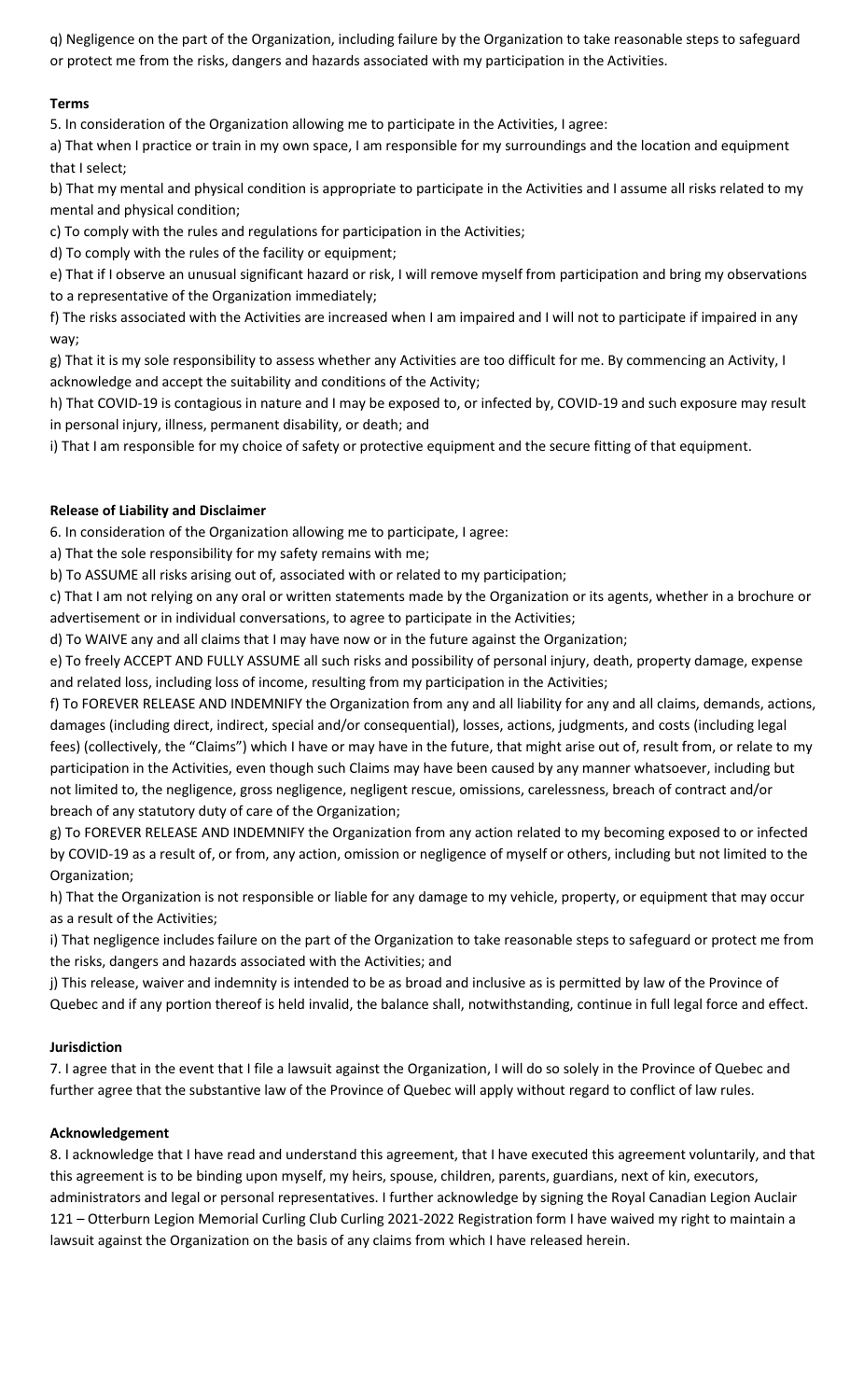# **DÉCHARGE DE RESPONSABILITÉ, RENONCIATION DE RÉCLAMATION ET ACCORD D'INDEMNISATION**

(À exécuter par les participants ayant atteint l'âge de la majorité)

### **ATTENTION! Veuillez lire attentivement**

1. Il s'agit d'un accord juridique contraignant. En tant que participant au sport du curling et aux spectateurs, à l'orientation, à l'instruction, aux activités, aux compétitions, aux programmes et aux services de la Légion royale canadienne Auclair 121 et du club de curling commémoratif Otterburn Legion (collectivement les « activités »), le participant reconnaît et accepte aux conditions décrites dans ce document selon leur signature sur le formulaire d'inscription 2021-2022 du club de curling commémoratif de la Légion royale canadienne Auclair 121 – Otterburn Legion.

### **Clause de non-responsabilité**

2. La Légion royale canadienne Auclair 121 et le club de curling commémoratif de la Légion d'Otterburn, et leurs directeurs, dirigeants, membres de comité, membres, employés, entraîneurs, bénévoles, officiels, participants, agents, commanditaires, propriétaires/exploitants respectifs des installations dans lesquelles Les activités ont lieu et les représentants (collectivement l'« Organisation ») ne sont pas responsables des blessures, blessures corporelles, dommages, dommages matériels, dépenses, pertes de revenus ou pertes de quelque nature que ce soit subis par un participant pendant ou à la suite de, les Activités, causées de quelque manière que ce soit, y compris, mais sans s'y limiter, la négligence de l'Organisation.

### **Description et reconnaissance des risques**

3. Je comprends et reconnais que

a) Les Activités comportent des risques inhérents prévisibles et imprévisibles, des dangers et des dangers qu'aucun soin, prudence ou expertise ne peut éliminer, y compris, sans s'y limiter, le potentiel de blessures corporelles graves, d'invalidité permanente, de paralysie et de perte de vie ;

b) L'Organisation peut offrir ou promouvoir une programmation en ligne (telle que des webinaires, des conférences à distance, des ateliers et des formations en ligne) qui présentent des risques prévisibles et imprévisibles différents de ceux de la programmation en personne ;

c) L'Organisation a la tâche difficile d'assurer la sécurité et elle n'est pas infaillible. L'Organisation peut ne pas être au courant de ma forme physique ou de mes capacités, peut mal évaluer les conditions météorologiques ou environnementales, peut donner des avertissements ou des instructions incomplètes, et l'équipement utilisé peut mal fonctionner ; et

#### **COVID-19**

d) Le nouveau coronavirus, COVID-19, a été déclaré pandémie mondiale par l'Organisation mondiale de la santé et COVID-19 est extrêmement contagieux. L'Organisation et les autorités provinciales ont mis en place des mesures préventives pour réduire la propagation du COVID-19 ; cependant, l'Organisation ne peut garantir que je ne serai pas infecté par COVID-19. De plus, participer aux activités pourrait augmenter mon risque de contracter la COVID-19.

4. Je participe volontairement aux Activités. En contrepartie de ma participation, je reconnais par la présente que je suis parfaitement vacciné et que je suis conscient des risques, dangers et dangers associés ou liés aux Activités. Les risques, dangers et dangers comprennent, sans s'y limiter :

a) contracter la COVID-19 ou toute autre maladie contagieuse ;

b) Le sport du curling ;

c) Violations de la vie privée, piratage, dysfonctionnement de la technologie ou dommages lors de l'interaction avec la formation en ligne ;

d) Exécuter des techniques physiques épuisantes et exigeantes ;

e) Entraînement sur terrain sec;

f) Un effort physique vigoureux, des exercices cardiovasculaires intenses et des mouvements rapides ;

g) exercer et étirer divers groupes musculaires ;

h) Contact physique avec d'autres participants ;

i) Défaut d'agir en toute sécurité ou dans les limites de mes capacités ou des zones désignées ;

j) Le défaut d'utiliser correctement une pièce d'équipement ou de la défaillance mécanique de toute pièce d'équipement ; k) Des blessures graves à pratiquement tous les os, articulations, ligaments, muscles, tendons et autres aspects de mon corps ou à ma santé et mon bien-être en général ;

l) abrasions, entorses, foulures, fractures ou luxations ;

m) une commotion cérébrale ou d'autres blessures à la tête, y compris, mais sans s'y limiter, une blessure à la tête fermée ou un traumatisme crânien fermé ;

n) Blessures à la moelle épinière pouvant me rendre paralysé de façon permanente ;